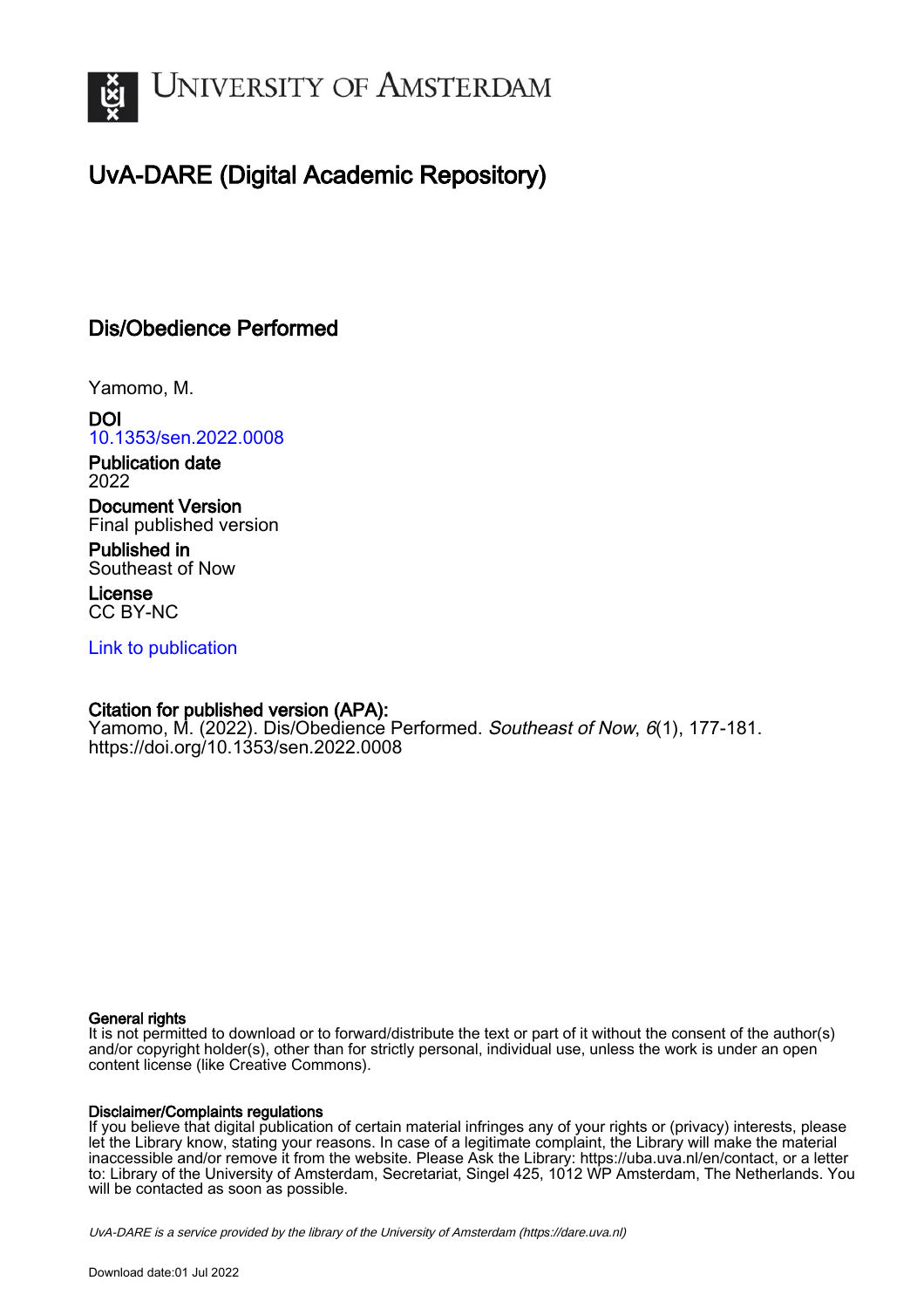

## Dis/Obedience Performed

Melê Yamomo

Southeast of Now: Directions in Contemporary and Modern Art in Asia, Volume 6, Number 1, March 2022, pp. 177-181 (Article)

Published by NUS Press Pte Ltd *DOI: <https://doi.org/10.1353/sen.2022.0008>*



*For additional information about this article* <https://muse.jhu.edu/article/851960>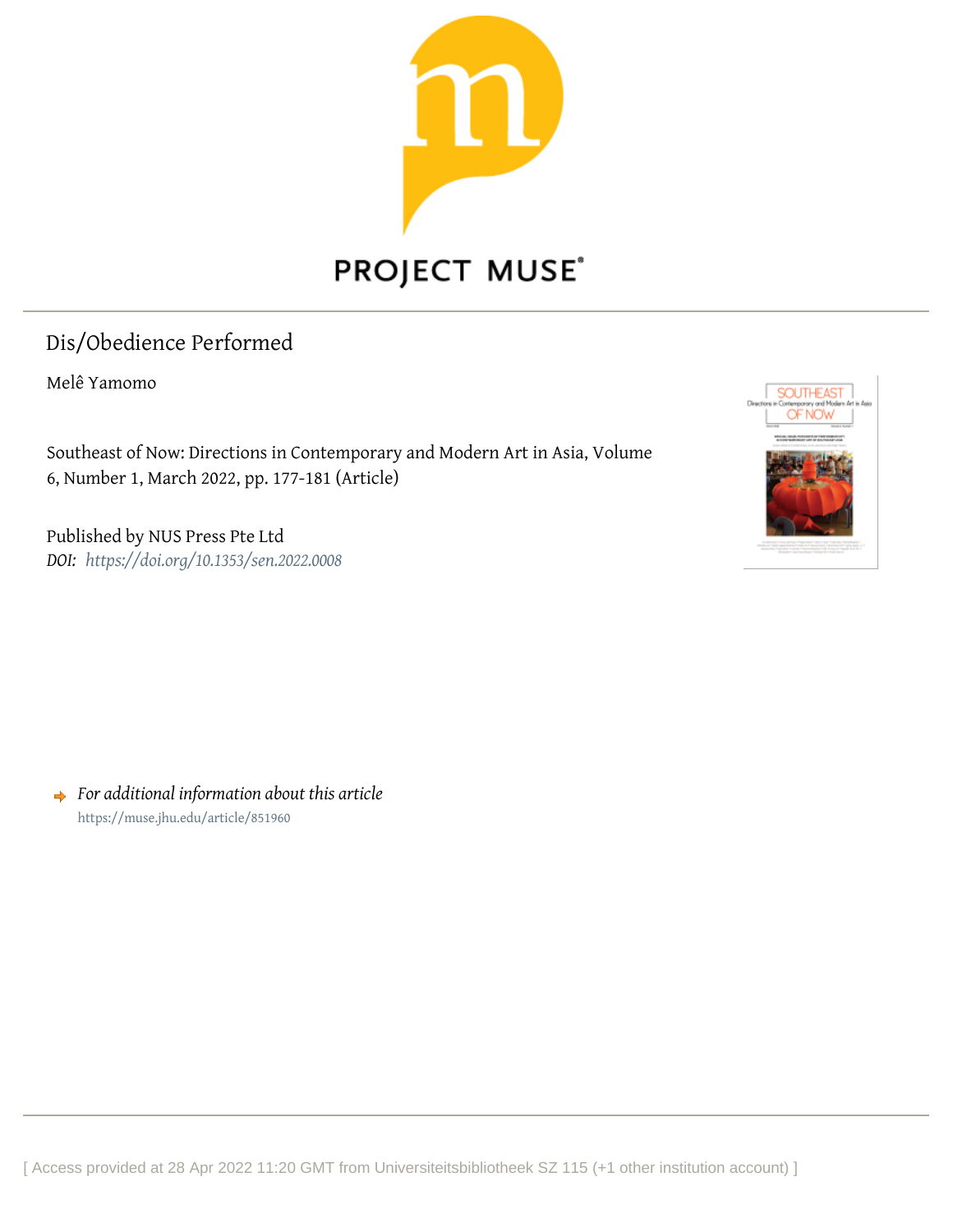# **Dis/Obedience Performed**<sup>1</sup>

### **MELÊ YAMOMO**

*Makuha ka sa tingin*, a Filipino expression, roughly translates to: with one look, you should already know. In the high-context Philippine culture, a big part of everyday communication transpires non-verbally. Knowing and understanding occur implicitly. A parent's look should already be understood by a misbehaving child. A glimpse from a lover conveys an unuttered message to a partner. *Makuha ka sa tigin* could extend to the performing arts when musical cues are quietly communicated through movements of eyes among ensemble members. Or when dancing partners map the sequence of their steps through unspoken glances.

#### *Facebook Messenger*, 27 July 2021

Therese Jaynario, a former classmate and a dancer of the Philippine Ballet Theatre, explains that in the dance company, when one sees your dance partner's eyes growing wide, this might translate to: "Hey! You're doing the wrong dance sequence!" She further explains that in choreographies where the musical rhythm is hard to count, they rely on other company members giving each other 'eye cues' to know when one's part comes in. Therese also intimated through chat that she would use the same technique to give a reprimanding look to one of her daughters, who might have committed a social behavior that she disapproves of. (*Facebook Messenger* 2021.07.27)

**Southeast of Now** Vol.6 No.1 (March 2022), pp.177–81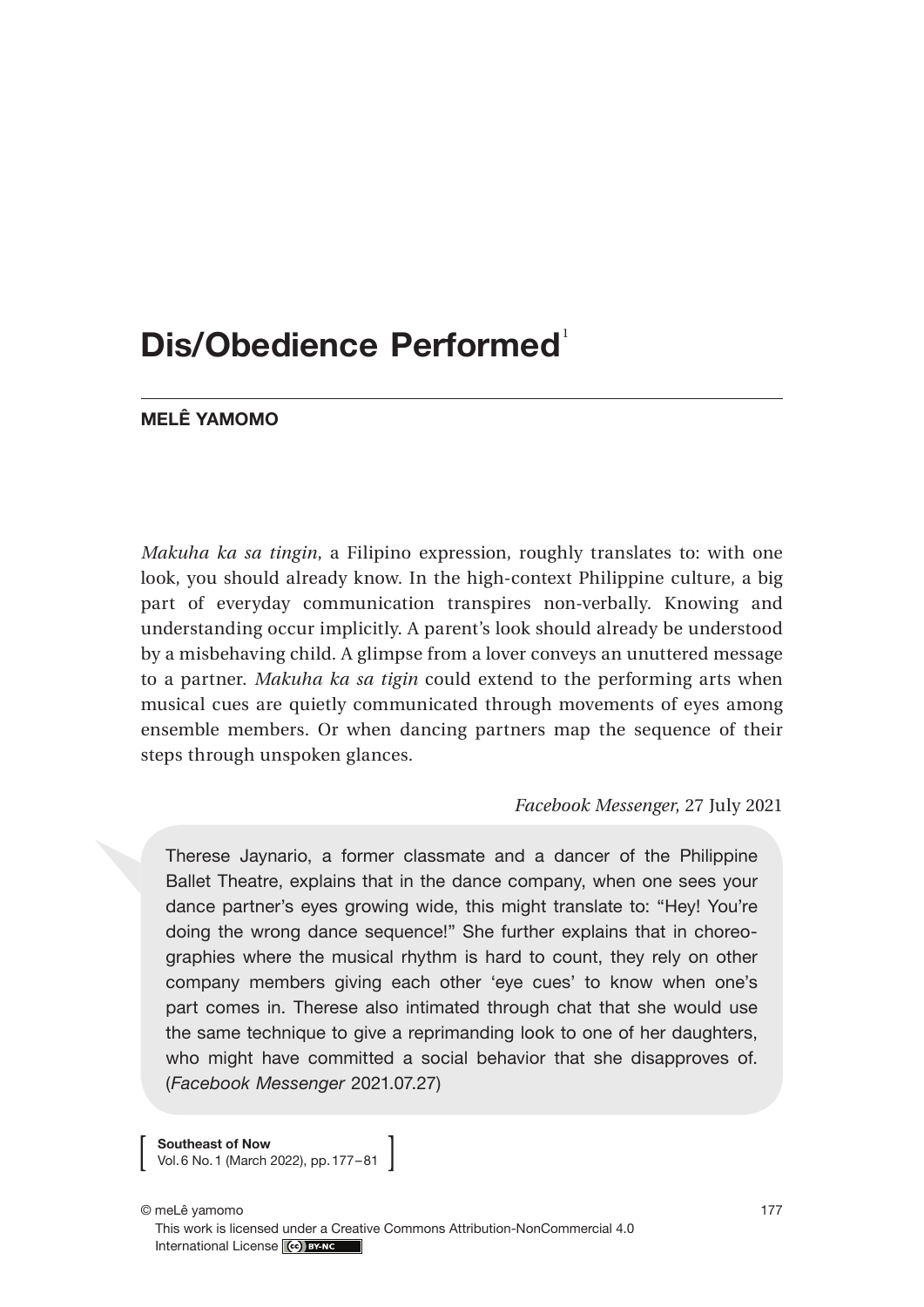#### *WhatsApp*, 2 March 2021

Citra Sudarmanto, a filmmaker friend and lecturer at the Department of Ethnomusicology at Institut Seni Indonesia, Yogyakarta, gives a similar example of a Javanese adage: "Ngono yo ngono nanging ojo ngono." She translates this to "That's that but don't be like that." This expression is typically "used when someone [does] something wrong, and [the] community reminds [the person that] what they do is too much." Citra explains that these aphorisms are considered Javanese philosophy, but she asserts that she "feels they are rules to make us obedient."

Whether in parenting, or in art training, certain forms of understanding or knowing happen implicitly and are unarticulated. They are shaped by the disciplining of the body and mind that embody these social, cultural or artistic knowledges as forms of epistemic obedience, as Citra argues. Social systems and state and cultural institutions train and choreograph their citizens into social repertoires of performative behaviours of colonialism, patriarchy or capitalism. These epistemes are reproduced through their repeated performative acts within social interactions, as well as on the theatre stage or on social media.

*Email*, 22 March 2021

Yennu Ariendra (aka Y-DRA), a Yogyakarta-based music composer, producer, musician, DJ and digital artist, told me through WhatsApp that "the majority of [Indonesian] people already distrust the system, the rule, and the government." He asserts that "systematically tax didn't benefit people; public facilities are really messed up, social insurance [is] not working", and thus disobedience to the state is a form of survival. When the global Covid pandemic hit, the Indonesian population's distrust and rejection of the government brought the grassroots community to build their local social support system. Yennu's artistic work engages *Jaranan*, *jathilan*, *angguk* and *dholalak*, dance practices of "common people that deconstruct/reject the Royal dance art, such as the Bedoyo royal dance". To him, these dance practices are political in how they "mock and find alternatives to [the] strict royal dance/music/performance art". Yennu's work examines the power of the local to survive and adapt to various global changes, and in doing so, exposes how "nationality is a myth." Sometimes, "It is hard for people to admit that they are Indonesian," he points out. "People are more confident to [identify themselves] as Javanese, Maduranese, Toraja, Medan, Bali, etc." Today, "maybe TikTok has more loyal citizens than Indonesia," he quips.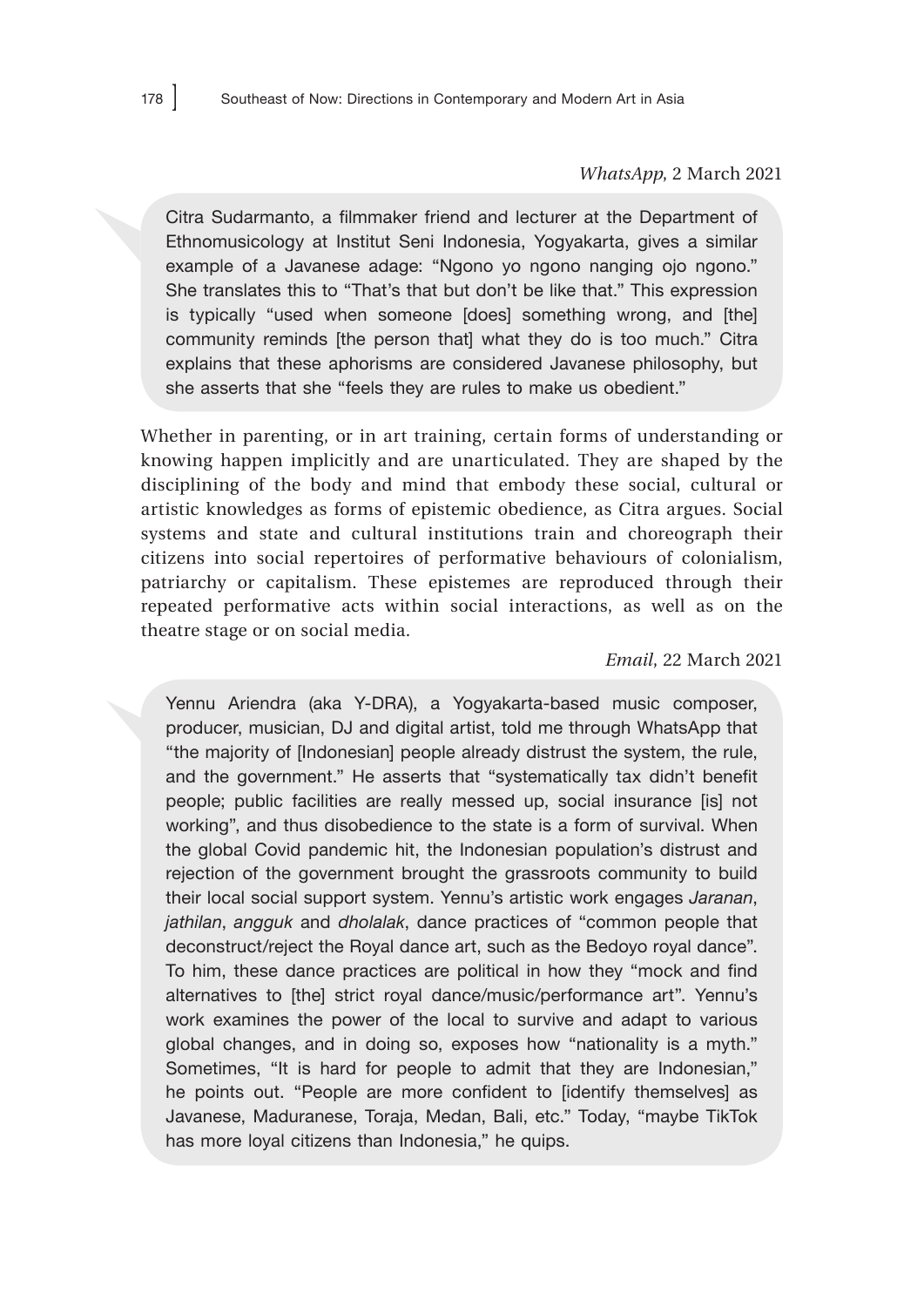#### *Email*, 8 March 2021

Jocelyn Ching, a theatre artist, dancer and performance researcher friend from Singapore whom I emailed to ask about her experiences of (dis)obedience within her context of art education and practice, wrote that "Singapore is one of the places in the world where this topic is of most immediate relevance to practising artists in the city." Jocelyn's very choice of artistic discipline was, to her, an act of disobedience. She explains that "[w]hen I was in university, my father explicitly cautioned against going into theatre and being 'self-employed,' and my mother used emotional blackmail, saying that in wanting to do theatre, I 'only cared about myself and not my parents'." Jocelyn sees her personal story as a microcosm of the mentality of the wider Singaporean society. She explains that the city-state "remains a highly capitalistic, pragmatic environment, one in which the arts struggle to find a place. Anything that is not quantifiable, not translatable into KPIs and financial rewards, is not deemed worth pursuing. Practising the arts amidst such a hostile environment is itself an act of disobedience."

In Southeast Asia, where classical forms of art hold social importance, artistic and existential survival are, as Yennu remarked, fought and negotiated through epistemic obedience and disobedience. However, in other parts of the region where societies and communities were shattered by totalitarian revisionism, can obedience to classical tradition also be a radical act in itself?

#### *Email*, 9 March 2021

Prumsodun Ok, dancer, choreographer and founding artistic director of the Prumsodun Ok & NATYARASA dance company in Phnom Penh, reflects on the notion of obedience and disobedience to his art and tradition. As the first openly queer dance company in Cambodia, Natyarasa restages and infuses Khmer classical dances with "contemporary spirit and LGBTQ expressions" (https://www.prumsodun.com/company). When I asked Prumsodun whether he sees his radical queering of classical Khmer royal dance as a form of revolution or disobedience to tradition, he expressed his refusal to be framed within the notion of 'disobedience'. While he sees how others might view his work as 'disobedient', Prumsodun believes that "in many ways, I am more "obedient" than they are -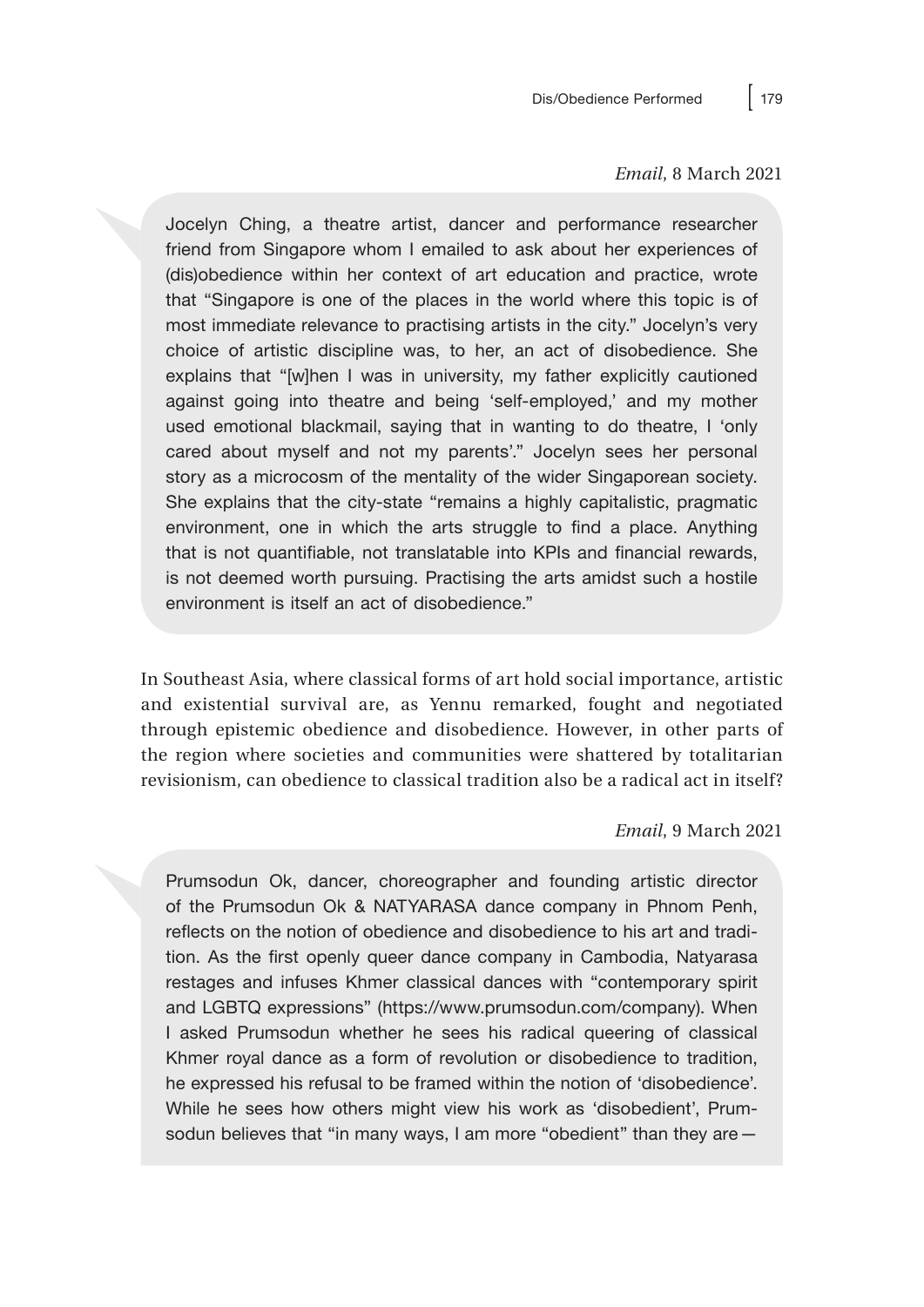except I am obedient to different things, to the conceptual foundation, historical purpose, and contemporary life and universality of the tradition." He thinks that while terms like 'disobedient' or 'revolutionary' or 'new' have currency in the contemporary art world, this can be damaging. He argues that

our traditions and lives are multilayered and multifaceted. In some ways and parts we move forward, move back, stay still, turn left, turn right, go up, go down—all at the same time. In short, I don't view myself as embodying 'disobedience' because I am very faithful and devoted to my tradition, community, and world, much like how I don't use the word 'political' to describe my work because human dignity is not a game of ideological power plays. It is about what is right.

### **BIOGRAPHY**

**meLê yamomo** is an Assistant Professor of Theatre, Performance and Sound Studies (University of Amsterdam), and author of *Sounding Modernities: Theatre and Music in Manila and the Asia Pacific, 1869–1946* (Palgrave Macmillan, 2018). He is the project leader/principal investigator of *Sonic Entanglements* (Dutch Research Council, 2017*–*22), *Decolonizing Southeast Asian Sound Archives* (DeCoSEAS) (European Joint Initiative for Cultural Heritage, 2021*–*24). At Theater Ballhaus Naunynstrasse where he is resident artist, meLê curates the *Decolonial Frequencies Festival*, and his productions, *Echoing Europe—Postcolonial Reverberations, sonus—the sound within us*, and *Forces of Overtones* are in repertoire.